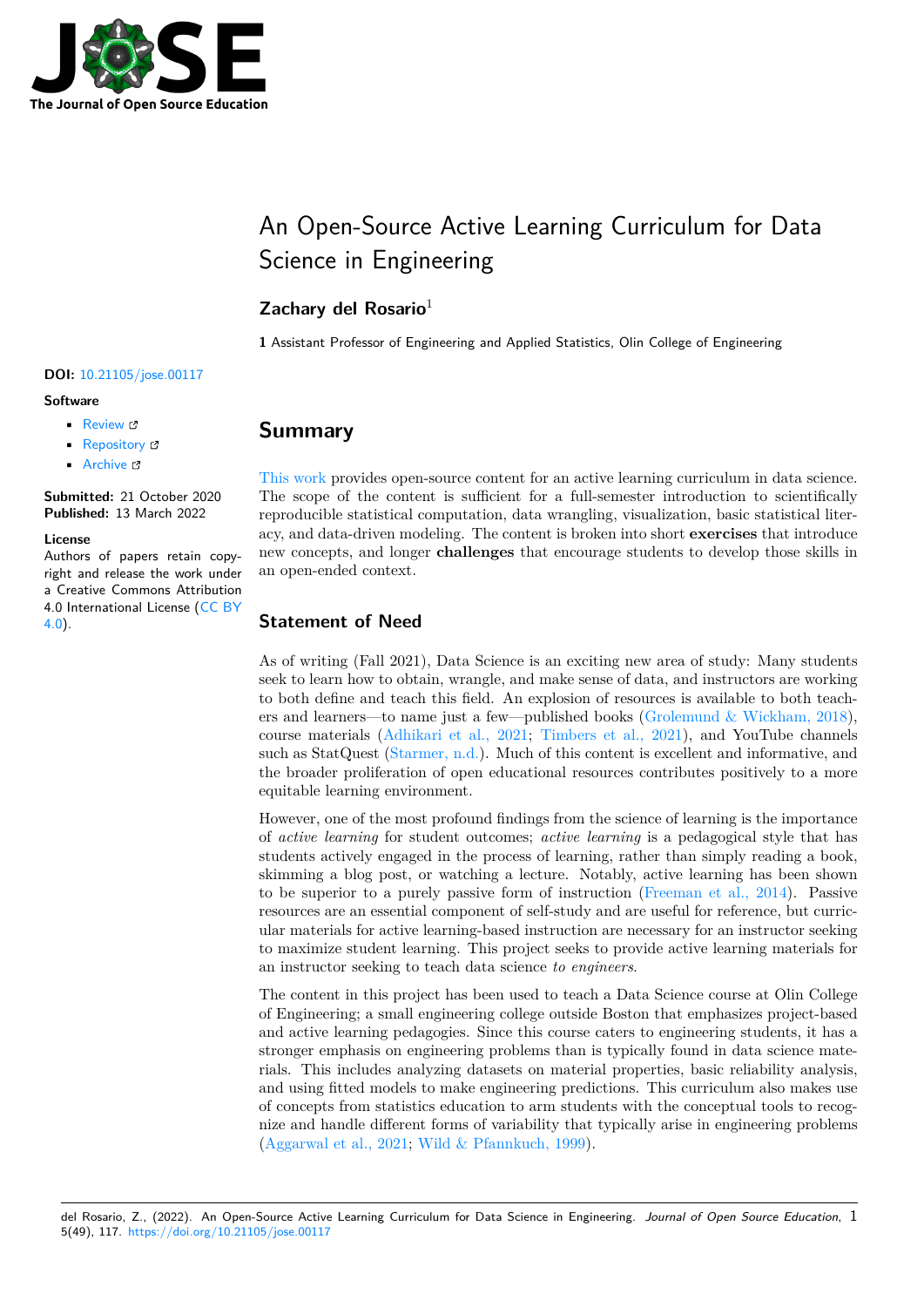

This work provides a two-tiered set of content for active learning of data science. This content is appropriate for both instructors seeking to teach data science using a flipped classroom model (Bishop et al., 2013), and for individual learners seeking a self-study course in data science. Additionally, since the materials herein are released under a permissive open-source license, other instructors are welcome (and encouraged) to rearrange and modify the content provided.

## **Story: How This Was Made**

As a PhD student I took a course called *The Data Challenge Lab* (DCL) (Stanford Data Lab, n.d.). This was one of the most inspiring courses I've ever taken, both for the direct learning I gained and for the pedagogical innovations the course employed. The original DCL course focused on *exploratory data analysis* (EDA) (Tukey, 1977): a subfield of statistics that emphasizes hypothesis *generation* over hypothesis *testing*. [Having taken](#page-5-3) [several tra](#page-5-3)ditional statistics courses prior to the DCL, I found the skill set to be a beautiful complement to the largely mathematical treatment of statistical ideas I had encountered.

Pedagogically, the DCL was based on many sound principles fro[m the learni](#page-5-4)ng sciences. There were essentially no lectures; the course leaned heavily into active learning (Freeman et al., 2014). Content was presented in a sequence of small, hands-on exercises and applied in more difficult challenges. Exercises were sequenced to rotate through topics, leveraging the benefits of interleaving (Lang, 2016). Students were assigned to small groups (4–5) to form "learning teams," which promoted motivation to learn through making the [learning](#page-4-2) [social \(Lan](#page-4-2)g, 2016). The basic design of the present materials is based heavily on this DCL design.

Now as a faculty member a[t Olin Colle](#page-5-5)ge, my teaching and research aims are to help engineers reason about uncertainty: I designed a Data Science course to give undergraduate enginee[rs a solid fo](#page-5-5)undation in EDA and statistical thinking. Since Olin students (and most engineers) only take a single course in statistics, I used the DCL design as a starting point and exchanged some of the data-manipulation content for statistical ideas. In the summer of 2020, I built a set of exercises and challenges inspired by—but distinct from the DCL course. The result is a Data Science course that focuses less on a traditional introduction to probability theory, but instead gives students lots of practice studying real datasets, builds an "informal" understanding of probability to ground statistical inference (Moore, 1997), and contextualizes inferential ideas in real scenarios.

## **Pedagogical Design**

[The full set o](#page-5-6)f desired learning outcomes is documented in the project repository, but at a high level the learning goals of this content are for students to develop:

- 1. The ability to set up and maintain a scientifically re[producible data science wo](https://github.com/zdelrosario/data-science-curriculum/blob/master/curriculum.md)rkflow,
- 2. The skills and self-efficacy to load, tidy, and access data,
- 3. The skills to visualize data, for both exploration and communication,
- 4. The tools and mindset to think statistically,
- 5. The skills and understanding to fit and interpret data-driven models, and
- 6. The skills to communicate results clearly and productively.

The content is organized into two levels: *exercises* and *challenges*.

**Exercises** are designed to be small (1/2 to an hour long) hands-on introductions to particular topics; for instance, exercise e-data01-isolate introduces the concept of isolating rows and columns of a dataset. While many exercises point to an external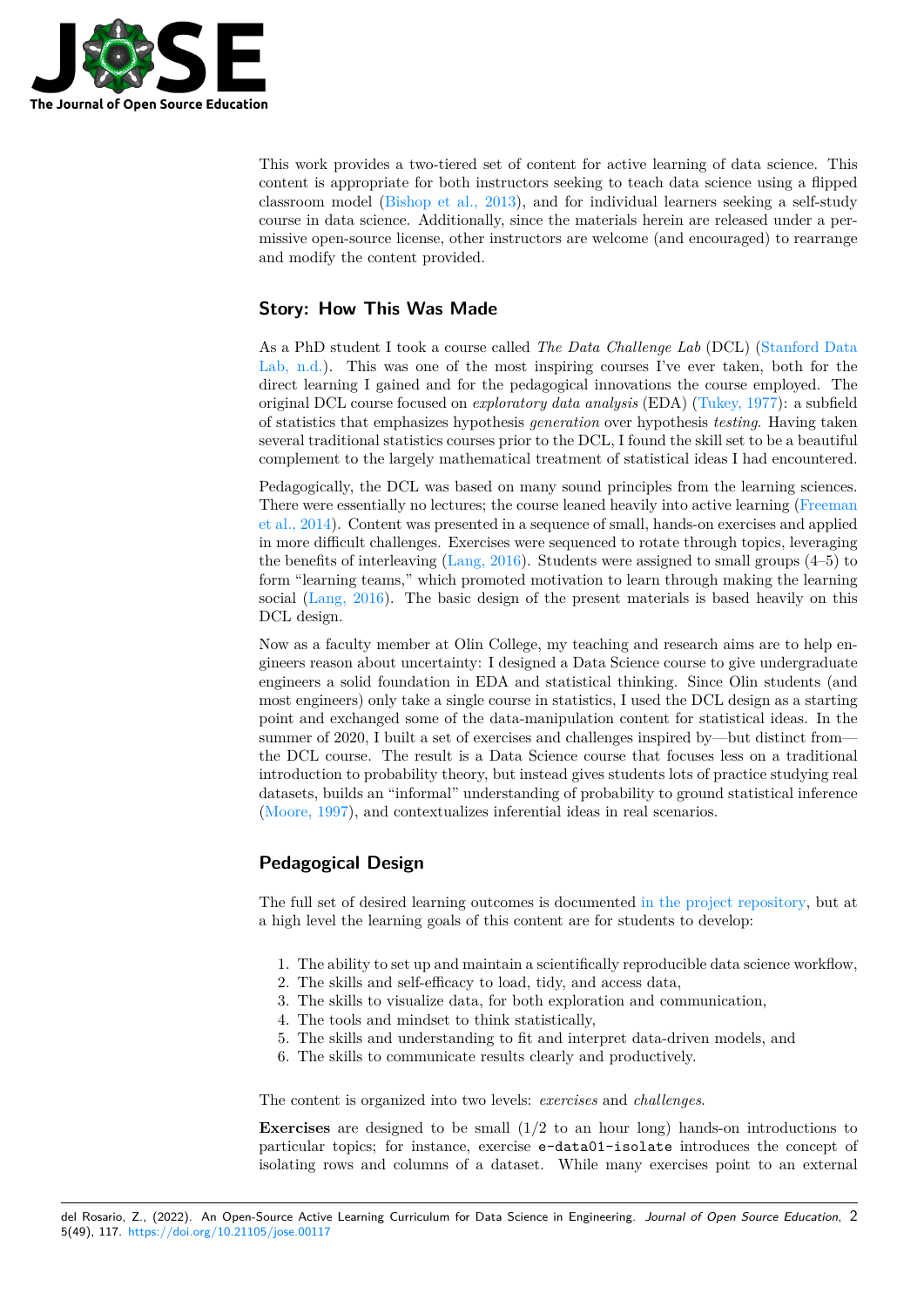

reading, exercises mainly provide students with hands-on practice on new concepts; for instance e-data01-isolate has students work with a dataset of flights to select columns matching the pattern "\*\_time" and rows matching the destination "LAX". The exercise solutions are available in a web-based solution manual, and are intended to be provided to students *from the beginning of the course*. Many of these exercises contain unit tests, which allow students to check the correctness of their work immediately—this provides instantaneous formative feedback.

**Challenges** are designed t[o be substantial \(~3 hours o](https://zdelrosario.github.io/data-science-curriculum/index.html)r longer) hands-on elaborations of concepts learned in the exercises. Each challenge has students explore and answer questions about a dataset, with subsequent challenges increasing in complexity. For instance c01-titanic has students study the built-in Titanic dataset, while c06-covid19 has students pull and join data from the New York Times and the US Census Bureau. While the challenge assignment files are openly available in the repository, the challenge solutions are withheld to discourage cheating—instructors may contact the author to obtain the challenge solution files. Providing the challenges without solutions is intended as an opportunity for summative feedback.

The exercises [are provided in](https://github.com/zdelrosario/data-science-curriculum/tree/build/challenges) a recommended sequence that rotates through the broad learning outcomes listed above; this is to leverage the benefits of interleaving topics (Lang, 2016). For convenience, the exercises are renamed to follow this sequence and hosted in a build branch in the repository. However, tools are provided to re-sequence the materials as-desired (see 'Adapting These Materials').

### **[Use of Ma](https://github.com/zdelrosario/data-science-curriculum/tree/build/exercises_sequenced)terials in an Undergraduate Data Science Course**

I have used this content to teach a semester-long Data Science course at Olin College for engineering undergraduates. This course satisfies their probability and statistics degree requirement, and is typically taken by students in their second or third year, with some senior students.

These materials are designed for use in a course model similar to a flipped-classroom (Bishop et al., 2013). Students complete exercises outside class and during unstructured class time, so their first introduction to course content includes an active learning component. During class time students continue work on exercises and challenges; members of the teaching team (the instructor and course assistants) serve as coaches to help students [with assignments.](#page-4-3)

Students are assigned to small learning teams (4–5 members) to form social units: This was particularly helpful during remote teaching at the height of the covid-19 pandemic. Additionally, learning teams rotate a responsibility to facilitate a discussion about each challenge: Each team is assigned one challenge to present. The presenting team must give a short background on the challenge dataset, formulate a "central claim" about the data, and provide evidence supporting their claim. These conversations serve as an opportunity for students to practice productive communication skills; including dialogue (active and constructive responding) and visual communication. I have found these discussions to be extremely motivating for students; past teams have contacted the original authors for datasets to learn more, and often discover new and interesting insights into the datasets. I use these discussions to get students to practice talking about data analyses and asking good questions, and use each discussion as a segue into a mini-lecture to clarify course content in a specific context.

The challenges in the materials are an opportunity for summative assessment. However, in Data Science at Olin College I use challenges for additional formative feedback through a revision system. Feedback on student work is provided through a GitHub Issue, and students have an opportunity to edit and re-submit their work through their repository

del Rosario, Z., (2022). An Open-Source Active Learning Curriculum for Data Science in Engineering. *Journal of Open Source Education*, 35(49), 117. https://doi.org/10.21105/jose.00117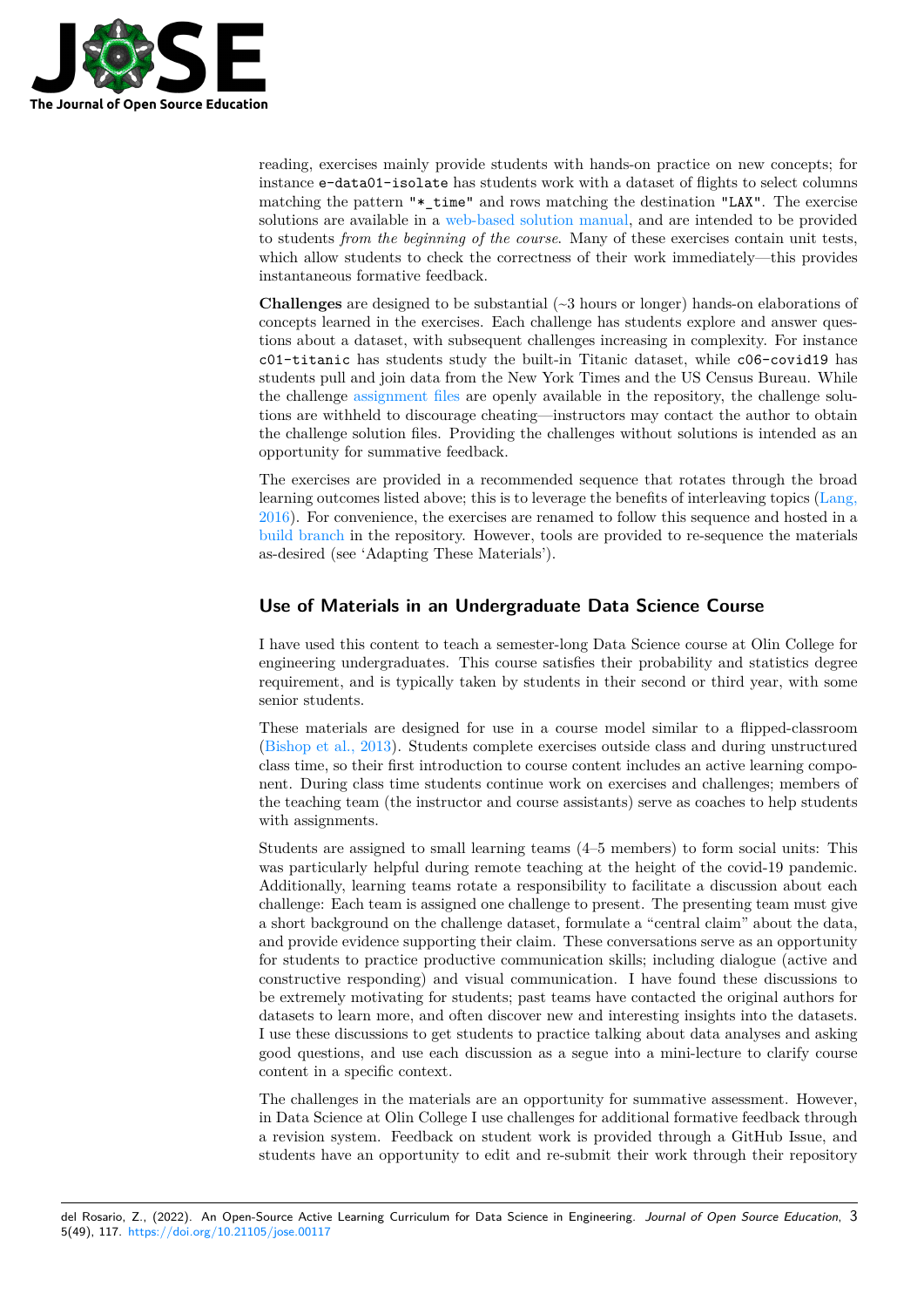

(similar to an academic peer review process). Anecdotally, I have found that this approach incentivizes students to read and engage with instructor feedback.

I have run this course with additional open-ended projects to encourage students to apply their skills to new areas. In previous offerings, I have assigned a project at the midpoint of the semester that builds off of c06-covid: Students are responsible for identifying an additional dataset of covid-19 data and studying another aspect of the pandemic. In the past students have investigated data disaggregated by demographic features to study racial gaps in disease outcomes, and economic data to see how the pandemic related to increases in demand for various products (e.g. meat, toilet paper).

#### **Adapting These Materials**

These materials can be used as-presented for a semester-long (14 week) Data Science course for engineering students. However, the modular nature of the content lends itself to remixing and adapting materials for other uses. The challenges are designed to highlight engineering topics; one could replace a few of the challenges to highlight topics from other disciplines. Alternatively, one could subset the materials to teach a shorter course, say on data and visualization basics by extracting the data and vis exercises.

The materials themselves can also be freely edited and adapted, as all materials are released under a CC-SA License. To edit the materials themselves, make changes to the \*-master.Rmd files in the exercises/ directory. Note that these source files include begin|end comment annotations to denote materials for either the task|solution files. Assignment and solution files can be generated using the Makefile in the exercises/ directory.

The following is an example of R comment tags.

## Code for both assignment and solution document

```
# task-begin
## Code for the assignment document
# task-end
```
# solution-begin ## Code for the solution document # solution-end

The following is an example of markdown comment tags.

This text for inclusion in both the assignment and solution documents.

```
<!-- task-begin -->
- This text for inclusion in the assignment only.
\leftarrow -- task-end -->
<!-- solution-begin -->
- This text for inclusion in the solution only.
<!-- solution-end -->
```
An important adaptation that all instructors **should** make when using these materials is to update the setup instructions. Most importantly: e-rep00-setup covers instructions about course-specific tools (I use GitHub and Discord in place of a traditional learning management system), e-setup00-install lists the R packages necessary for the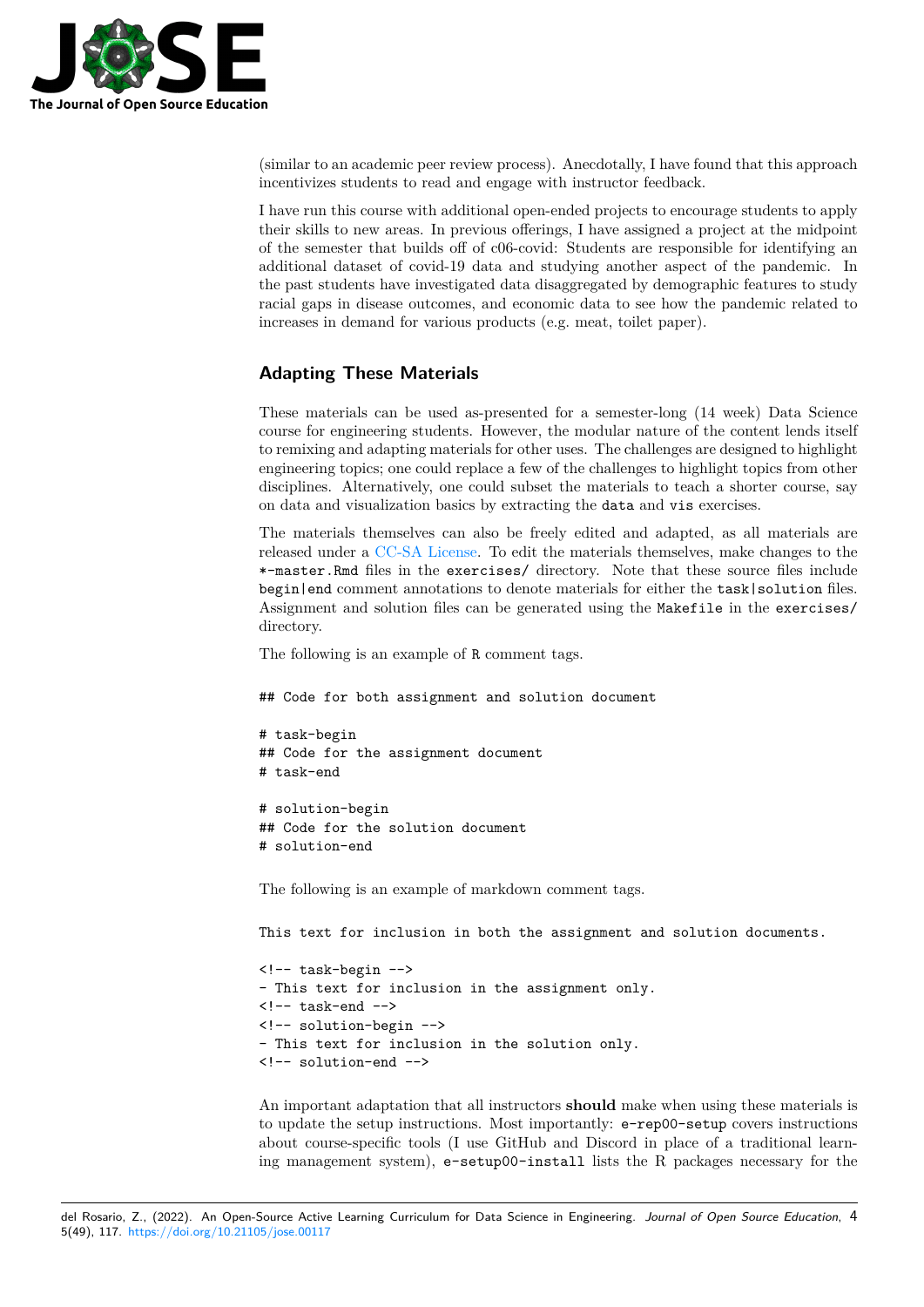

course, and c00-diamonds takes students through the process of submitting an assignment. Instructors should tailor these instructions to the particular workflow for their course, e.g. point to their institution's LMS (such as Canvas).

Tools are provided in the scripts directory to work with the materials. Most importantly, the notebook make-schedule.Rmd can be used to re-sequence the exercises; this is accomplished by changing the day column in the df\_schedule tibble. Running this notebook produces a schedule.csv, which is then used by the prepend.py script in the root directory to produce the seque[nced ex](https://github.com/zdelrosario/data-science-curriculum/tree/master/scripts)ercises. The build steps are automated with Makefile(s) in the various directories: To re-sequence the curriculum, one need only:

- 1. Modify the df schedule tibble in make-schedule.Rmd.
- 2. Run the make-schedule.Rmd notebook to modify the schedule.csv data.
- 3. Run the root-level Makefile to update the sequenced exercise curriculum.

#### **Inspiration and Dependencies**

Both the content and structure of this curriculum are inspired by the (discontinued) Data Challenge Lab course at Stanford University (Stanford Data Lab, n.d.). The exercises make heavy use of the Tidyverse (Wickham et al., 2019) "metapackage," as well as other R packages (Bryan, 2017, 2020; Delignette-Muller & Dutang, 2015; Garnier, 2018; Genz et al., 2020; Ooms, 2019; Robinson et al., 2020; Slowikowski, 2020; Wickham, 2019, 2020).

# **[Referen](#page-4-5)[ces](#page-4-4)**

- Adhikari, A., DeNero, J., & Wagner, D. (2021). *Computational and inferential thinking: The foundations of data science*. https://inferentialthinking.com/chapters/intro.html
- <span id="page-4-0"></span>Aggarwal, R., Flynn, M., Daitzman, S., Lam, D., & del Rosario, Z. R. (2021). A qualitative study of engineering students' reasoning about statistical variability. *2021 Fall ASEE Middle Atlantic Section Meeting*.
- <span id="page-4-1"></span>Bishop, J. L., Verleger, M. A., & o[thers. \(2013\). The flipped classroom: A survey of](https://inferentialthinking.com/chapters/intro.html) the research. *ASEE National Conference Proceedings, Atlanta, GA*, *30*, 1–18. https: //doi.org/10.18260/1-2–22585
- Bryan, J. (2017). *Gapminder: Data from gapminder*. https://CRAN.R-project.org/ package=gapminder
- <span id="page-4-3"></span>Bryan, J. (2020). *[googlesheets4:](https://doi.org/10.18260/1-2–22585) Access google sheets using the sheets API V4*. [https:](https://doi.org/10.18260/1-2–22585) //CRAN.R-project.org/package=googlesheets4
- <span id="page-4-4"></span>Del[ignette-Muller, M. L](https://CRAN.R-project.org/package=gapminder)., & Dutang, C. (2015). fitdistrp[lus: An R package for fitting](https://CRAN.R-project.org/package=gapminder) distributions. *Journal of Statistical Software*, *64*(4), 1–34. https://doi.org/10.[18637/](https://CRAN.R-project.org/package=googlesheets4) jss.v064.i04
- Fre[eman, S., Eddy, S. L., McDonough, M., Smith](https://CRAN.R-project.org/package=googlesheets4), M. K., Okoroafor, N., Jordt, H., & Wenderoth, M. P. (2014). Active learning increases student performance in science, engineering, and mathematics. *Proceedings of the Natio[nal Academy of Sciences](https://doi.org/10.18637/jss.v064.i04)*, *111*[\(23\), 841](https://doi.org/10.18637/jss.v064.i04)0–8415. https://doi.org/10.1073/pnas.1319030111
- <span id="page-4-2"></span>Garnier, S. (2018). *Viridis: Default color maps from 'matplotlib'*. https://CRAN. R-project.org/package=viridis
- <span id="page-4-5"></span>Genz, A., Bretz, F., M[iwa, T., Mi, X., Leisch, F., Scheipl, F., &](https://doi.org/10.1073/pnas.1319030111) Hothorn, T. (2020). *mvtnorm: Multivariate normal and t distributions*. https://CRA[N.R-project.org/](https://CRAN.R-project.org/package=viridis) [package=mvtnorm](https://CRAN.R-project.org/package=viridis)